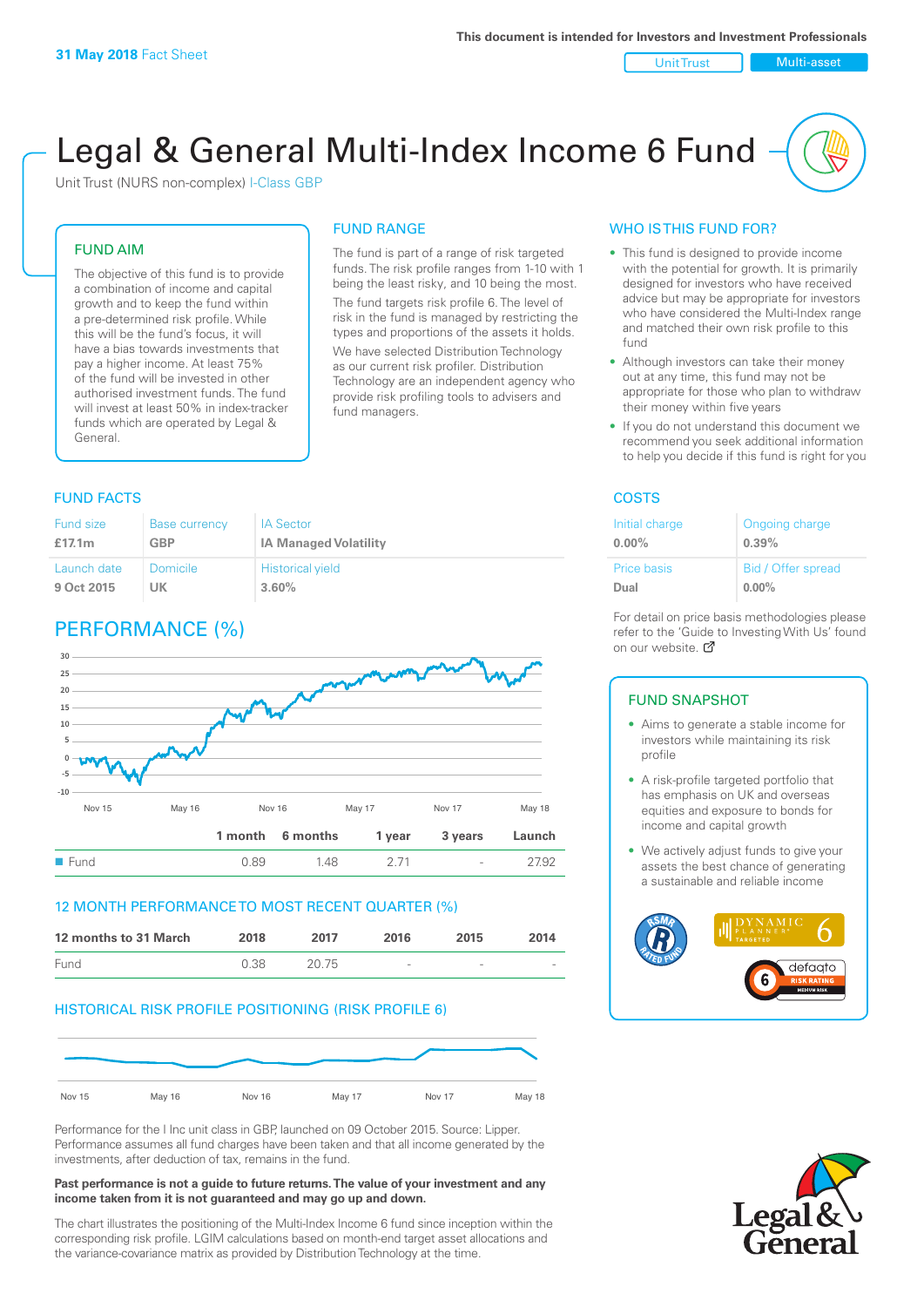# Legal & General Multi-Index Income 6 Fund

Unit Trust (NURS non-complex) I-Class GBP

# PORTFOLIO BREAKDOWN

All data source LGIM unless otherwise stated. Totals may not sum due to rounding.





#### FUND MANAGERS

The fund managers have responsibility for managing the multi-index fund range. They are part of the Multi-Asset Funds (MAF) team in LGIM. This team focuses on designing and managing multi-asset funds that are tailored to match the specific objectives of various client types. The team sits within a wider Asset Allocation team which combines both depth of experience with a broad range of expertise from different fields, including fund management, investment consulting and risk management roles.

# TOP 10 HOLDINGS (%)

| <b>L&amp;G UK Index Trust</b>                                    | 10.0 |
|------------------------------------------------------------------|------|
| <b>L&amp;G US Index Trust</b>                                    | 7.6  |
| L&G Emerging Markets Government Bond (Local Currency) Index Fund | 7.6  |
| iShares UK Dividend UCITS ETF                                    | 7.5  |
| L&G Emerging Markets Government Bond (US\$) Index Fund           | 7.3  |
| <b>L&amp;G Pacific Index Trust</b>                               | 6.4  |
| L&G European Index Trust                                         | 6.2  |
| L&G High Income Trust                                            | 6.0  |
| <b>LGIM Global Corporate Bond Fund</b>                           | 4.9  |
| <b>L&amp;G UK Property Fund</b>                                  | 4.3  |